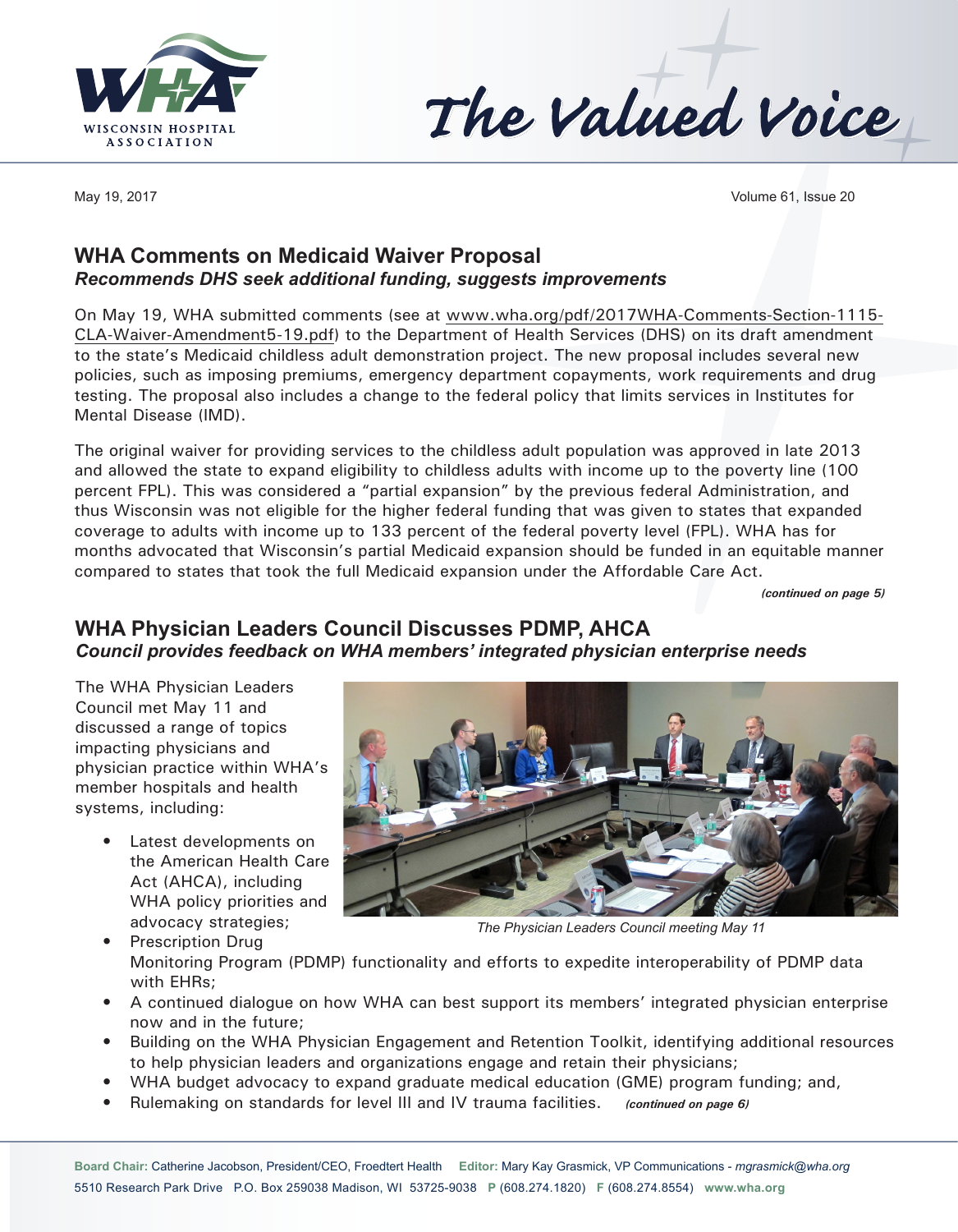## **Wisconsin Hospitals State PAC & Conduit**  *Next contributor list June 9*

Contributions to the Wisconsin Hospitals State PAC and Conduit continue to come in at a pace of roughly \$6,000 each week. To date, the fundraising campaign is at the \$118,000 mark, putting it over the one-third mark for the 2017 fundraising goal of \$312,500. A total of 111 individuals have contributed to date. Roughly half of the individuals on WHA's 40-member staff have committed to contribute a total of \$35,000 in 2017.

"The 2017 fundraising campaign is well underway and has sustained a strong pace throughout the first quarter of the year," said WHA President/CEO Eric Borgerding. "As the campaign continues, I believe everyone who values Wisconsin hospitals and health care in our state should participate – better candidates lead to better legislators who craft better laws."

The next full contributor list will run in the June 9 edition of *The Valued Voice*. To be on the list, log onto [www.whconduit.com](http://www.whconduit.com) and make your contribution or call Jenny Boese at 608-268-1816 or Nora Statsick at 608-239-4535.

# **WHA, WMS Make Joint Proposal on PDMP Rule to Facilitate EHR Interoperability**

On May 12, the Controlled Substances Board (CSB) held a hearing and took votes on CSB 4, a rule governing Wisconsin's Prescription Drug Monitoring Program (PDMP).

During that meeting, the Board voted to make a change to the rule language so it would be consistent with amended statutory language recommended the day before by the Joint Finance Committee that would align PDMP review requirements with accepted practices of agency and medical delegation (see [www.wha.org/pubarchive/valued\\_voice/WHA-Newsletter-5-12-2017.htm](www.wha.org/pubarchive/valued_voice/WHA-Newsletter-5-12-2017.htm#4)#4). The Board also voted to request the Department of Safety and Professional Services review its agreement with its PDMP vendor to help facilitate the integration of the PDMP with electronic health records (EHRs).

WHA and the Wisconsin Medical Society jointly provided testimony to the Board recommending additional clarification to regulations created by the Board in emergency rule regarding the ePDMP mandate in Wisconsin. These comments ([www.wha.org/Data/Sites/1/pdf/JointCSB4commentletter.pdf](http://www.wha.org/Data/Sites/1/pdf/JointCSB4commentletter.pdf)) focused on facilitating EHR integration and providing regulatory clarity regarding the review mandate to achieve a maximally functioning PDMP system that is carefully tailored to balance and recognize impacts on care delivery efficiency, clinical efficacy and quality of care, and the professional medical judgment of physicians and other prescribers.

"Achieving a maximally functioning PDMP system is particularly important for physicians and their health systems as they are under significant pressure to provide health care in the most efficient and costeffective manner possible," said Matthew Stanford, WHA general counsel. "Those and other pressures are also contributing to ever-increasing rates of physician burnout, which ultimately impacts access to physician care in Wisconsin. Thus, it is important that regulations and processes are carefully tailored to balance and recognize impacts on care delivery efficiency, clinical efficacy and quality of care, and the professional medical judgment of physicians and other prescribers."

For additional questions about the CSB's actions as well as the recommendations proposed to the CSB, contact Stanford at *[mstanford@wha.org](mailto:mstanford@wha.org)*.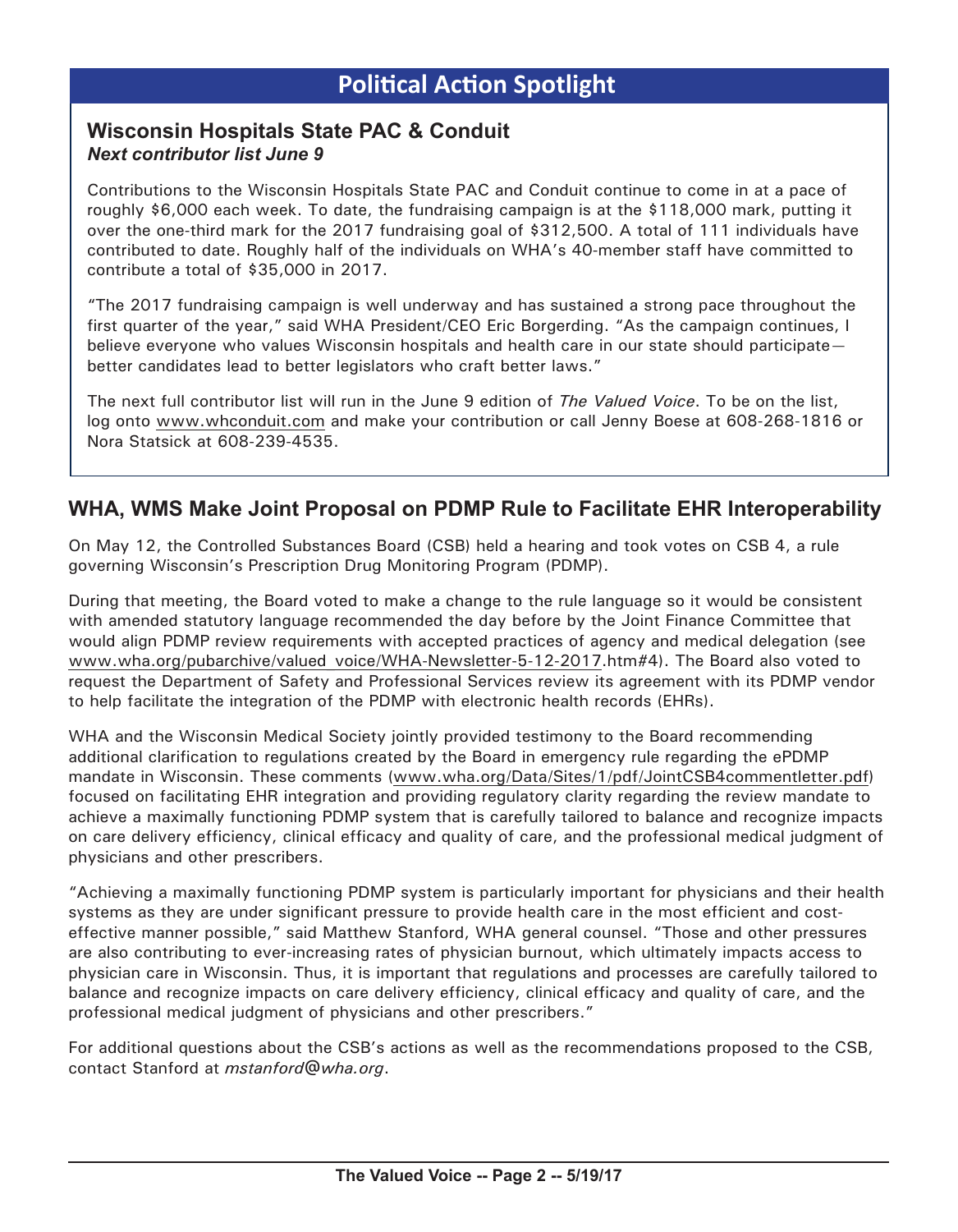## **WHA Presents Emergency Preparedness Conference, September 20 in Madison** *International Risk Communications Expert Vincent Covello will keynote event*



*Vincent Covello, PhD*

On September 20, the Wisconsin Hospital Association is sponsoring the "WHA Emergency Preparedness Conference: *Ready to Respond*." This important, oneday conference will feature national experts who will share communication and preparedness lessons learned from real world events and focus on current threats facing health care organizations, including workplace and community violence and highly infectious diseases. Attendees will have the opportunity to collect strategies to enhance their current emergency management programs, practice them through interactive exercises, and integrate those preparedness and communication strategies into daily operations.

Vincent Covello, PhD, will keynote the conference and offer a deep-dive session in the afternoon specifically for public information officers and health care public relations professionals.

Covello is a nationally and internationally recognized trainer, researcher, consultant and expert in crisis, conflict, change and risk communications. Over the past 25 years, he has held numerous positions in academia and government. Covello was a senior scientist at the White House Council on Environmental Quality in Washington, D.C., a study director at the National Research Council/National Academy of Sciences and the director of the risk assessment program at the National Science Foundation. Covello has authored or edited more than 25 books and published over 75 articles on risk assessment, management and communication. Covello will share principles, strategies and practical tools for communicating effectively in a high stress situation.

Chris Sonne and William Castellano, both of HSS EM Solutions, will share best practices and lessons learned from live active shooter scenarios, as well as direct tabletop exercises and a practical, scenariobased training exercise, during a special afternoon session focused on preparing for an active shooter.

Additional sessions include a look at infectious disease outbreaks and what hospitals can do to better prepare; as well as the role of governmental agencies, including the Department of Health Services and the Department of Public Health during an emergency.

This conference has been designed for hospital emergency preparedness directors, emergency department directors and physicians, infection prevention staff, department directors, public relations professionals and public information officers.

This conference is September 20 at the Sheraton Hotel in Madison. The registration fee is \$225 per person. The full agenda and online registration are available at [www.cvent.com](www.cvent.com/d/b5qw08)/d/b5qw08. An event brochure is also included in this week's packet. Seating is limited—WHA highly recommends registering early.

#### **Plan to Attend 2017 Rural Health Conference, June 21-23** *Make hotel reservations by May 31*

Registration is now open for the 2017 Wisconsin Rural Health Conference, June 21-23 at Glacier Canyon Lodge at The Wilderness Resort in Wisconsin Dells. This annual event is the statewide forum for examining the issues that impact small and rural hospitals most, networking and collaborating with colleagues, and bonding with your team of senior staff and members of your hospital board of trustees.

Make attendance at this year's conference a priority by registering today at [www.](www.cvent.com/d/w5qpcq) [cvent.com/](www.cvent.com/d/w5qpcq)d/w5qpcq. A conference brochure is included with this week's packet. Also, make your hotel reservations at Glacier Canyon Lodge as soon as possible. Reservations must be made by May 31 to get the group's discounted rate. Reservations can be made by calling 800-867-9453 and referencing Leader #358670.

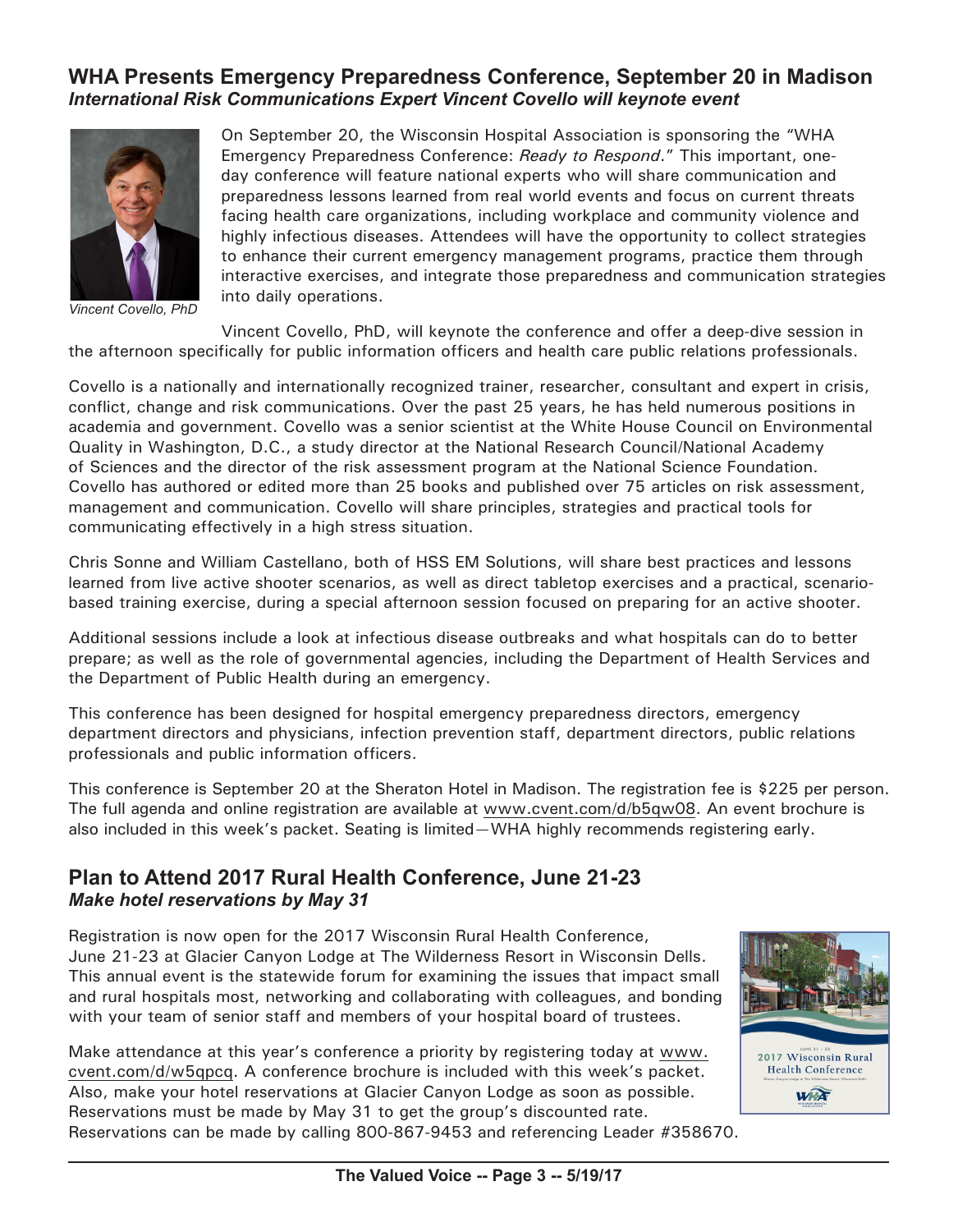# **WHA Launches Physician Quality Academy**

Physicians and providers from hospitals and health systems across the state attended the first session of the WHA Physician Quality Academy May 10. The Academy is designed to provide knowledge about quality improvement tools and principles to increase the



likelihood that a physician will be more successful in and comfortable with his/her quality leadership role. The first session focused on designing and conducting quality improvement projects, engaging physician colleagues in quality improvement and measurement, physician profiles and the role of physician leaders in quality work.

"WHA is a recognized leader among hospital associations nationwide in offering our members the support and training necessary to successfully implement quality improvement projects in their organizations," according to WHA President/CEO Eric Borgerding. "The WHA Physician Quality Academy is a new resource that will assist our hospitals and health systems engage their physicians and help them lead quality improvement efforts within their health care organizations."

The format for the Academy combines didactic learning, exercises and generous time for discussion. "The academy participants were highly engaged throughout the day with discussion about how to apply the quality concepts being presented," said Kelly Court, WHA chief quality officer. "I was very impressed with the willingness of everyone to participate and share their experiences and advice with one another. This culture of sharing is very similar to what we see in our quality work with their non-physician counterparts."

Registration is still open for the second cohort of the academy on September 29 and November 3. The full event agenda and online registration are available at [www.cvent.com/d/wvq5](www.cvent.com/d/wvq5nm)nm.

The Academy is jointly provided by AXIS Medical Education and WHA. AXIS Medical Education is accredited by the Accreditation Council for Continuing Medical Education (ACCME) to provide continuing education for physicians. AXIS Medical Education designates this live activity for a maximum of 10 *AMA PRA Category 1 Credit(s)™.* 

# Fast Facts from the WHA Information Center

# **May is National Bike Month**



It's the perfect time to get out and ride with your



family and friends. But, be careful! According to the WHA Information Center, in 2016 there were 5,977 emergency room visits in Wisconsin hospitals due to a bicycle-related injury. 34.2 percent of the total visits occurred in children ages 5-14, 18.4 percent in young adults ages 15-24, and 25.4 percent in adults ages 45 and older. Men accounted for 70.7 percent of those visits.

For more information on bicycle safety, visit: [www.cdc.gov/motorvehiclesafety/bicycle/index.html.](http://www.cdc.gov/motorvehiclesafety/bicycle/index.html)

*Data provided by the WHA Information Center (WHAIC). WHAIC ([www.whainfocenter.com](http://www.whainfocenter.com)) is dedicated to collecting, analyzing and disseminating complete, accurate and timely data and reports about charges, utilization, quality and efficiency provided by Wisconsin*  **DOPERSTREETMAP CRIMINGER OF VISIts per 1,0000 population** *hospitals, ambulatory surgery centers and other health care providers.***<br># of Visits 0,000 compared 175**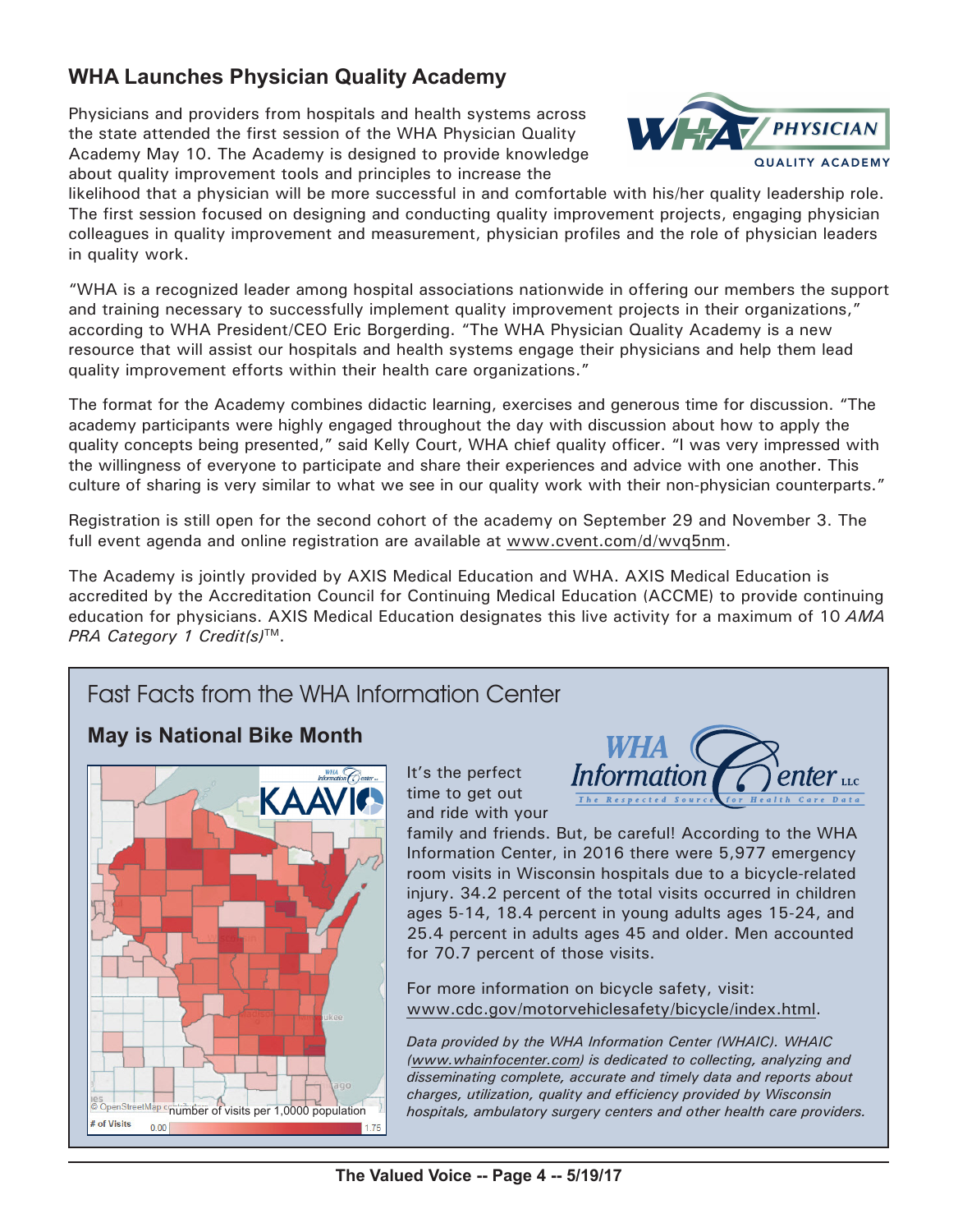#### **Continued from page 1 . . . WHA Comments on Medicaid Waiver Proposal**

In its comments, WHA recommends to DHS that it now seek enhanced federal matching funds for the partial expansion. In doing so, WHA describes Wisconsin as a model for avoiding gaps in coverage and notes other states are now considering changes to their programs that align with Wisconsin. In Arkansas, for example, recently passed legislation requires the state modify its current Medicaid waiver to reduce the income threshold for coverage from 133 percent FPL to 100 percent FPL, like Wisconsin's program. Arkansas is an expansion state and is expected to ask the federal government to maintain the higher match it currently receives.

"As states seek flexibility for their programs, including as expansion states seek ways to reform their programs and reduce costs for their Medicaid programs, the principle that Medicaid should be a safety net for all in poverty can resonate if states are assured of enhanced funding," wrote Eric Borgerding, WHA president/CEO.

In addition to the funding question, WHA also provided comments about the implementation of other policies included in the waiver proposal. WHA noted in particular the state's commitment to increasing treatment options for individuals with substance use disorders. WHA also expressed support for the intention of the overall proposal to engage participants in maintaining and improving their overall health and incenting the efficient use of health care resources.

At the same time, WHA expressed concern about some provisions that would result in a person's disenrollment from the Medicaid program. The imposition of premiums is an example.

"WHA's members are the health care safety net," wrote Borgerding. "Individuals who fail to pay their premium and are disenrolled will still seek care at their doors, and our members will continue to serve them. Unfortunately, this will mean higher uncompensated care."

The draft waiver proposal also includes copayments for emergency department (ED) utilization. The copayment would be \$8 for the first emergency room visit and \$25 for each visit after that within a year. Further, providers would be required to collect the copayments. In its comments, WHA notes individuals with income below poverty likely will not be able to pay, and this will essentially result in a provider rate cut, increasing the Medicaid shortfall even more. Instead, WHA recommends DHS collect the copayment directly. WHA also believes the proposal could discourage appropriate use of the emergency room and recommends the proposal be narrowed to non-emergent use only.

The waiver proposal includes a 48-month time limit and work requirements. Any month in which the participant does not meet the work requirement would apply to the 48-month limit, and once a person meets the 48-month limit he/she would be disenrolled for six months. DHS proposes to limit the application of these policies to people age 19-49, and would allow for exemptions for individuals with mental illness, disabilities and other circumstances. WHA encouraged DHS to consider additional exemptions for people with medical conditions that might prevent them from being able to meet the work requirement.

WHA believes health risk screenings are a positive practice and helpful if used appropriately to address care needs. WHA also supports the provision to waive the current limits on services provided by IMDs. With respect to the substance use provisions, WHA remains concerned about significant gaps in availability of treatment. While Wisconsin has made gains in the past several years in expanding substance abuse treatment resources, considerable additional investments are still needed. WHA has been and will continue to partner with and support efforts to combat substance abuse and increase access to and the availability of substance abuse treatment for individuals suffering from addiction.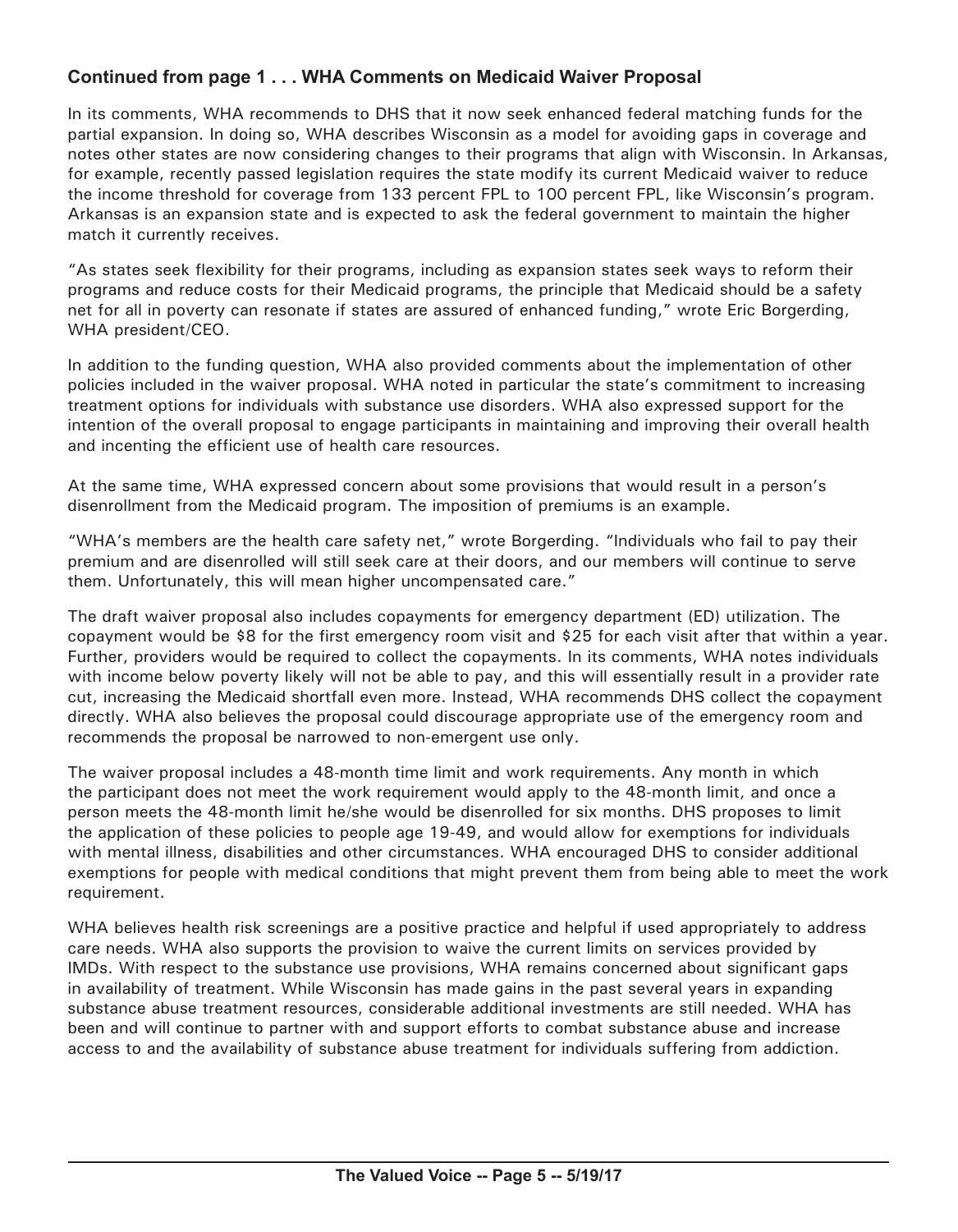#### **Continued from page 1 . . . WHA Physician Leaders Council Discusses PDMP, AHCA**

#### *AHCA Update*

WHA President/CEO Eric Borgerding and Jenny Boese, WHA vice president, federal affairs and advocacy, provided a report to the Council on the latest developments related to the AHCA in both Washington, DC and Madison, including WHA policy priorities and advocacy strategies. WHA along with hospital and health system leaders were in Washington, DC May 9 and met with both of Wisconsin's U.S. senators. The key message of those meetings was the need to make key improvements to the AHCA in the Senate to protect Wisconsin's coverage gains.

For more information about the AHCA and WHA's discussions with Wisconsin's U.S. senators, see [www.wha.org/pubarchive/valued\\_voice/WHA-Newsletter-5-12-2017.htm](www.wha.org/pubarchive/valued_voice/WHA-Newsletter-5-12-2017.htm#1)#1.

#### *PDMP Functionality and Interoperability*

Matthew Stanford, WHA general council, provided the Council with an update on ongoing discussions with state officials regarding the Prescription Drug Monitoring Program (PDMP), including efforts to expedite interoperability of the PDMP data with electronic health records (EHRs), clarify requirements and address delegation issues.

Stanford discussed the WHA letter signed by WHA Physician Leaders Council Chair Steve Kulick, MD, requesting additional clarity regarding physician discipline related to the PDMP mandate, and the subsequent resolution by the Controlled Substances Board that provided additional clarity regarding that Board's intent to use discretion in making referrals to licensing boards for non-compliance with the mandate (see [www.wha.org/pubarchive/valued\\_voice/WHA-Newsletter-3-17-2017.htm](www.wha.org/pubarchive/valued_voice/WHA-Newsletter-3-17-2017.htm#6)#6).

Stanford also shared joint efforts by WHA and the Wisconsin Medical Society to clarify the ability of physicians to satisfy the PDMP review mandate by delegating the review to another individual as permitted by existing principles of medical delegation, as well as other clarifying language intended to create additional options for EHR connections to the PDMP data. (See story on the joint memo submitted by WHA and the Wisconsin Medical Society to the Controlled Substances Board and the Board's action on page 2.) Additionally, during the meeting, the Joint Finance Committee unanimously approved a recommendation to amend the state budget bill to include that clarifying change in statute regarding medical delegation (see www.wha.org/pubarchive/valued voice/WHA-Newsletter-5-12-2017.htm#4).

Council members continued to talk about the benefits of having access to the PDMP database, but also raised concerns about the length of time the web-based PDMP can take to use as well as the utility and effectiveness of some of the alerts provided by the PDMP. For example, one member said for an average child psychiatrist seeing 25 patients per day, the total time that it takes to access the web-based PDMP adds up to around an hour of extra time in the physician's work day. Others noted that especially for physicians in a multi-specialty clinic setting, some of the ePDMP alerts were not useful or created false positives. By moving to a flexible approach to interoperability with EHRs that focuses on the sharing of data and enabling providers to choose what analytics are most relevant to their practice, some of these concerns could be addressed.

Council members also expressed interest in learning more about newly available PDMP functionality for medical coordinators and supervisors. WHA staff said it would work with the Department of Safety and Professional Services (DSPS) to organize a WHA webinar for physician leaders that can better introduce and explain the new PDMP functionality.

#### *WHA activities supporting members' integrated physician enterprise*

The Council continued a dialogue from its last meeting on how WHA can best support its members' integrated physician enterprise now and in the future. The Council is a key component of WHA's efforts to continuously define and identify how best WHA can meet members' needs in support of members' integrated physician enterprise. *(continued on page 7)*